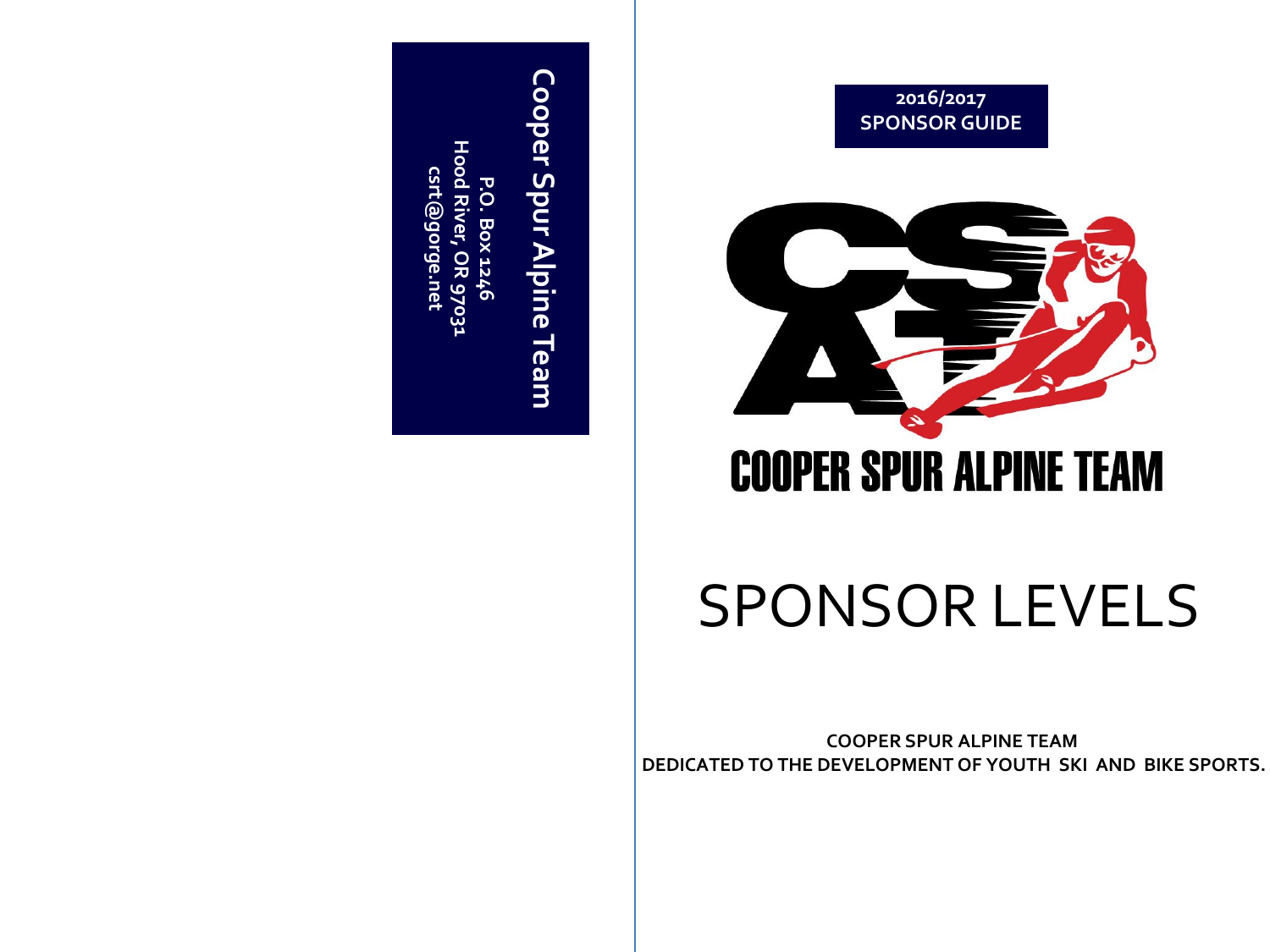**Since 1978, Cooper Spur Aline Team has provided our community with a program designed to develop youth ski racing. CSAT offers an ideal program for children of all ages and provides opportunities to children who have the desire to train and compete in the sport of ski racing, freeride, and mt.bike**

## ABOUT CSAT

Cooper Spur Alpine Team provides the community with high caliber ski programs and summer bike programs. We offer local youth the opportunity to experience structured physical activity in alpine sports, with highly experienced coaches who are dedicated to helping youth at all levels reach their goals.

The love of skiing and biking is the single biggest motivator for our youth to continue in these sports. By providing training and fulfilling experiences for our athletes, they will enjoy the rewards that keep their enthusiasm for learning at a high level. We believe skiing and biking are lifetime sports that will continue to enrich the lives of our athletes long beyond their competitive careers.

In this community where outdoor sports are a way of life for many families, participation in CSAT programs helps motivate our children and build their self-esteem. It is important for CSAT to provide experiences that build a strong foundation of healthy life skills for each child. Values and skills that promote leadership, perseverance, risk-taking, honesty, self-discipline, teamwork, commitment, self-confidence, respect, and sportsmanship will help our athletes become successful and productive members of the community.

> FIND MORE INFORMATION ONLINE AT WWW.COOPERSPURALPINETEAM.ORG

#### \$250 'FRIENDS OF CSAT'

Our 'Friends of CSRT' sponsorship is for businesses or individuals interested in helping with the ongoing expenses of running our program by way of a monetary donation of \$250/yr. In recognition of your donation your name will appear on the CSAT website.

# PRODUCT SPONSORS

If you would prefer to purchase or provide products such as gates, bibs, timing, video, or radio equipment, silent auction items, etc. we would be very happy to work with you. The cost of the product would be used to ascertain your business sponsorship level and the appropriate recognition.

*In consideration for your donation, we thank you for joining us in the pursuit of helping our young people grow and reach for their goals. If your business is interested in becoming a sponsor of the Cooper Spur Alpine Team please contact us at csrt@gorge.net*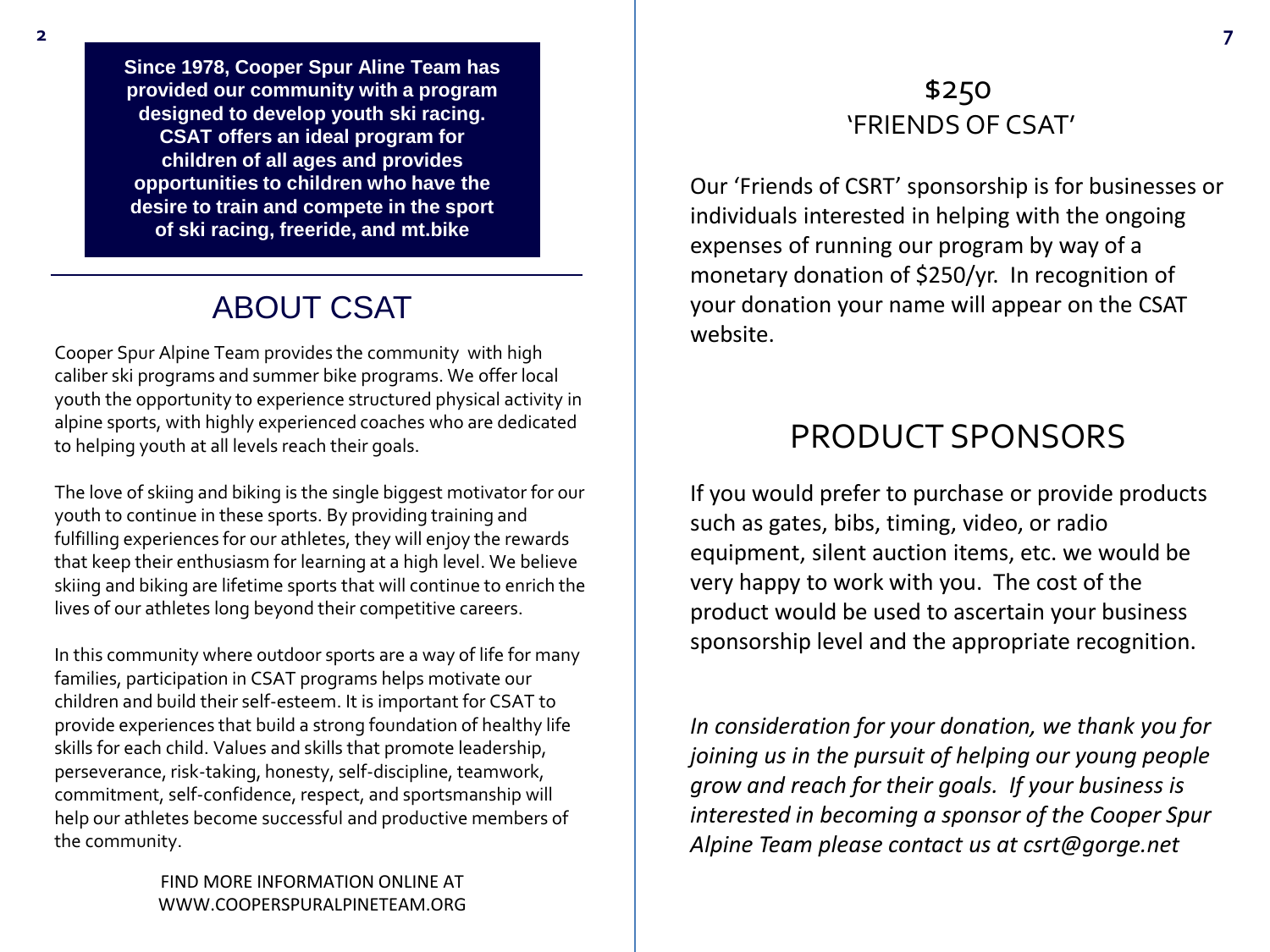# Sponsor Levels:

Gold Sponsors will receive the following fulfillments:

|                     | • Large banner at all CSAT hosted race events.<br>• Large business logo and link on CSAT<br>website. |
|---------------------|------------------------------------------------------------------------------------------------------|
| <b>Gold Sponsor</b> | • Logo on all CSAT Alpine event t-shirts                                                             |
|                     | Logo on Mt. Bike Club T-shirts and jerseys                                                           |
| \$3000              | Logo on GS paneled gates for training &                                                              |
|                     | races.                                                                                               |
| or more per year    | • Logo on all team clothing including team<br>jackets.                                               |
|                     | Business logo displayed on both CSAT Team<br>$\bullet$                                               |
|                     | Vehicles.                                                                                            |
| (3 yr commitment)   | • Acknowledgement of your support in the<br>local newspaper.                                         |
|                     |                                                                                                      |

| <b>Silver Sponsor</b> | r١ |
|-----------------------|----|
| \$1500                |    |
| or more per year      |    |
|                       |    |
| <b>Bronze Sponsor</b> | r١ |
|                       |    |

As a Silver sponsor, your business will receive:

- Banner at all CSAT hosted races and events.
- Small logo and name on team sweatshirts.
- Small business logo and link on CSAT website.
- Business logo displayed on both CSAT Team Vehicles.

**\$700**

or more per year

- As a Bronze sponsor, your business will receive:
- Business logo displayed on CSAT Team Vehicle.
- Small business logo and link on the CSAT website.







CSAT is not owned or operated by Cooper Spur Ski Area. We are an independent entity conducting our programs at both Cooper Spur and Mt Hood Meadows resorts and are supported by the ski areas with grooming services and trail closures for training and races. CSAT is a non-profit volunteer organization comprised of athletes, their parents, and coaches. CSRT has an average of 120 winter participants per season and over 60 participants in the summer . CSAT also hosts three major ski events each year at Cooper Spur and Mt Hood Meadows. An average of 350 competitors, parents, and coaches come to these events.